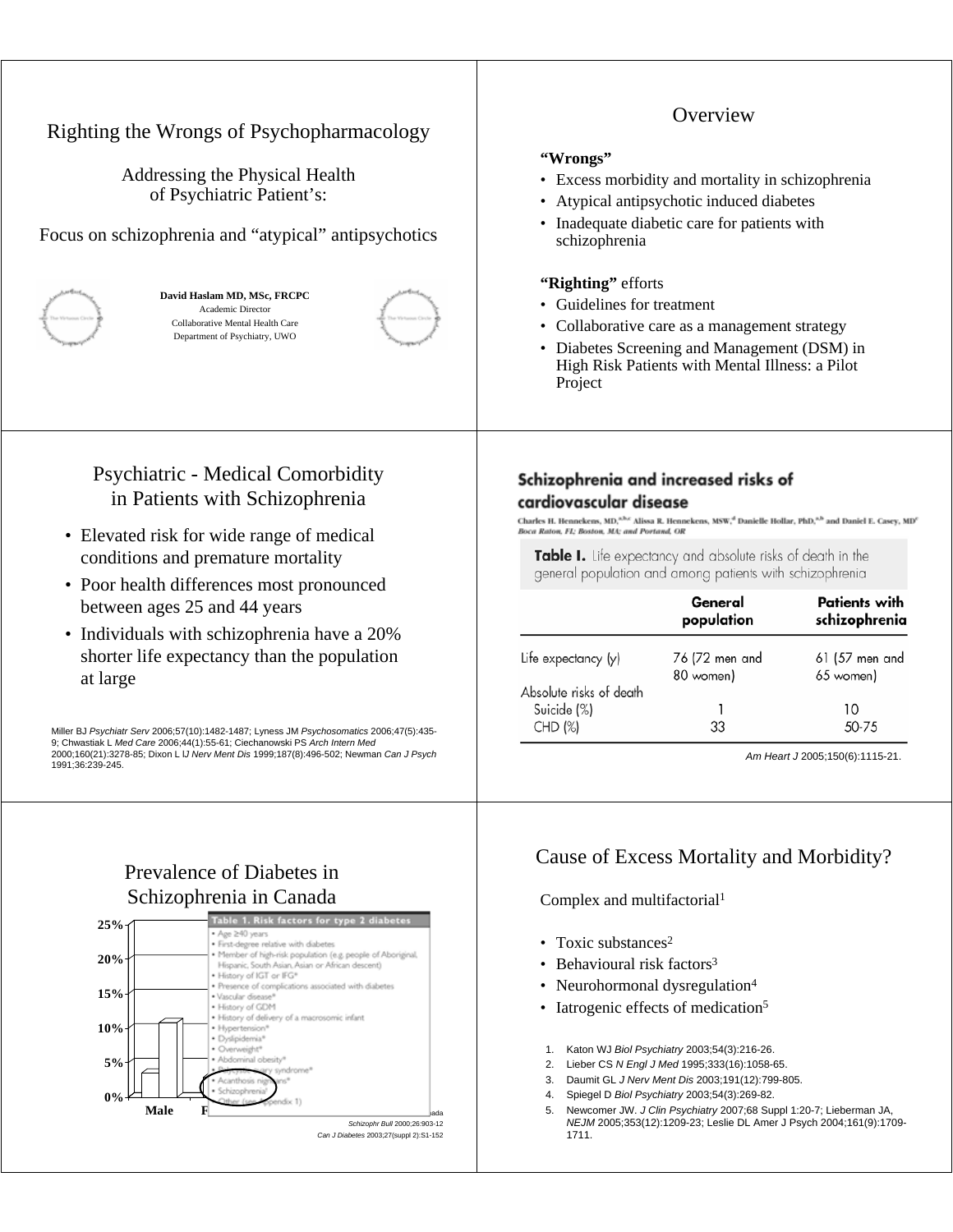## Canadian Journal of Diabetes

Canadian Diabetes Association 2003 Clinical Practice Guidelines for the Prevention and Management of Diabetes in Canada

> Appendix 1 Etiologic Classification of Diabetes Mellitus

> > Drug or chemical induced

• Atypical antipsychotics



Vol. 164, No. 7<br>DOI: 10.1093/aje/kwj289<br>blication August 30, 2006

Bruce L. Lambert<sup>12</sup>, Francesca E. Cunningham<sup>3</sup>, Donald R. Miller<sup>4.5</sup>, Gregory W. Dalack<sup>8.7</sup>, and Kwan Hur<sup>8.9</sup> **Original Contribution** 

Diabetes Risk Associated with Use of Olanzapine, Quetiapine, and Risperidone in Veterans Health Administration Patients with Schizophrenia

Design: New-user cohort in VA patients with schizophrenia (and no pre-existing diabetes)

Participants: 15,767 initiated use of OLANZ, RISP, QUET, or HDL in 1999-2001 after  $\geq$  3 months with no antipsychotic Rx and followed 1 year

Results: Hazard ratios - OLNZ 1.6 (1.2-2.2); RISP 1.6 (1.2-2.1); QUET 1.7 (1.0-2.8) – *not significantly different*

Diabetes generated: (a) 1/100 patients per year additional, or

**(b) 1/3 of new onset diabetes cases attributable to use of OLNZ, RISP, and QUET.**



ESTABLISHED IN 1812

SEPTEMBER 22, 2005 VOL. 353 NO. 12

## Effectiveness of Antipsychotic Drugs in Patients with Chronic Schizophrenia

Jeffrey A. Lieberman, M.D., T. Scott Stroup, M.D., M.P.H., Joseph P. McEvoy, M.D., Marvin S. Swartz, M.D., Robert A. Rosenheck, M.D., Diana O. Perkins, M.D., M.P.H., Richard S.E. Keefe, Ph.D., Sonia M. Davis, Dr.P.H., Clarence E. Davis, Ph.D., Barry D. Lebowitz, Ph.D., Joanne Severe, M.S., and John K. Hsiao, M.D., for the Clinical Antipsychotic Trials of Intervention Effectiveness (CATIE) Investigators\*



#### **Reviews and Overviews**

#### Physical Health Monitoring of Patients With Schizophrenia

Stephen R. Marder, M.D. Susan M. Essock, Ph.D.

Objective: Schizophrenia is associated mass index, plasma glucose level, lipid<br>with several chronic physical illnesses and profiles, and signs of prolactin elevation (Am J Psychiatry 2004; 161:1334-1349)

Review Paper

Atypical Antipsychotics in Psychiatric Practice: **Practical Implications for Clinical Monitoring** 

Marie-Josée Poulin, MD, FRCPC<sup>1</sup>, Leonardo Cortese, MD, FRCPC<sup>2</sup>, Richard Williams, MB, BS,<br>MPhil, FRCPsych, FRCPC<sup>2</sup>, Nina Wine, MD, FRCPC<sup>4</sup>, Roger S McIntyre, MD, FRCPC<sup>5</sup> Can J Psychiatry, Vol 50, No 9, August 2005 ♦

## CATIE – Medical Tx at Baseline

*Not* receiving appropriate medical care:

| (a) Diabetes     | 30% |
|------------------|-----|
| (b) Hypertension | 62% |
| (c) Dyslipidemia | 88% |

Nasrallah HA *Schizophrenia Research* 2006:15-22.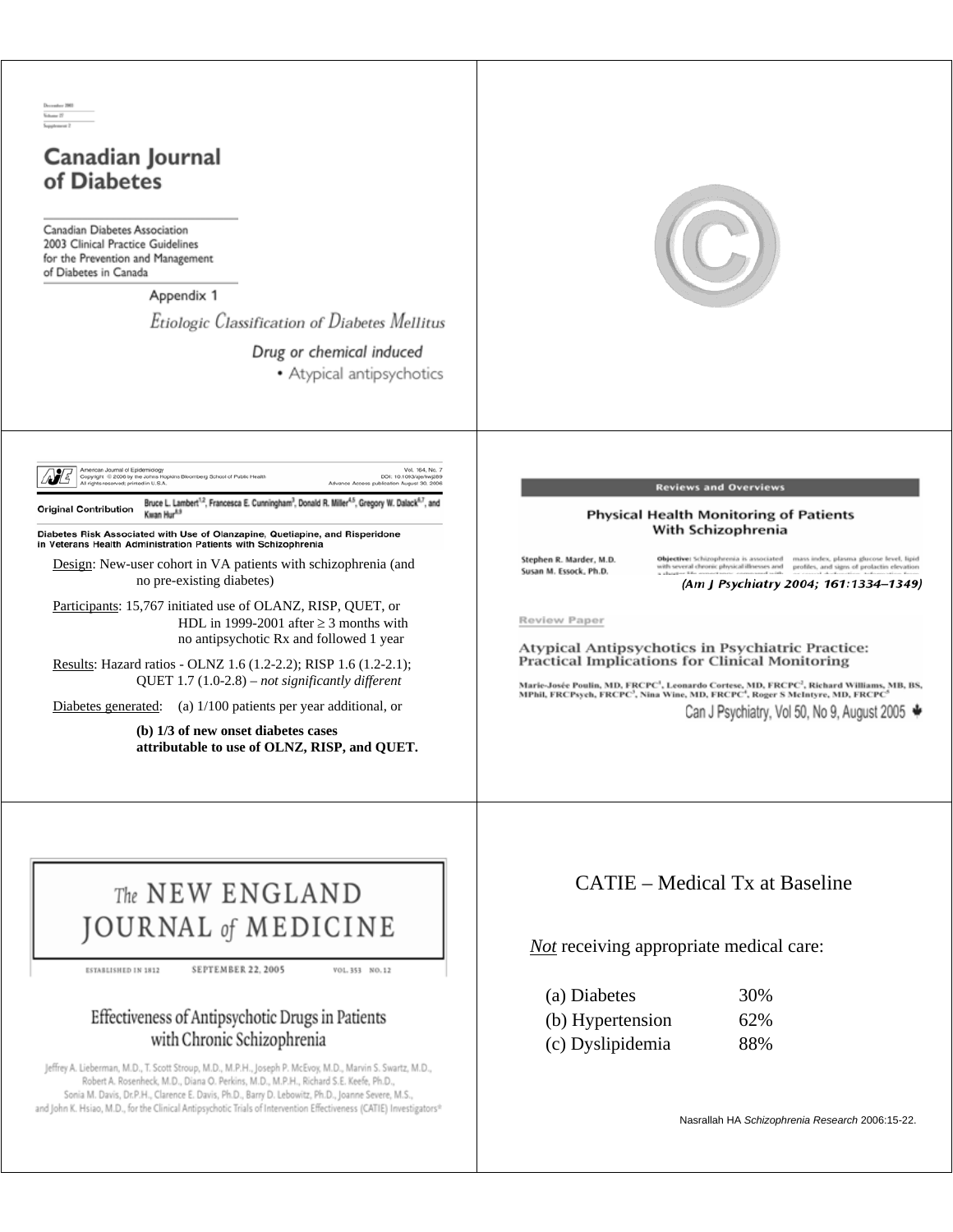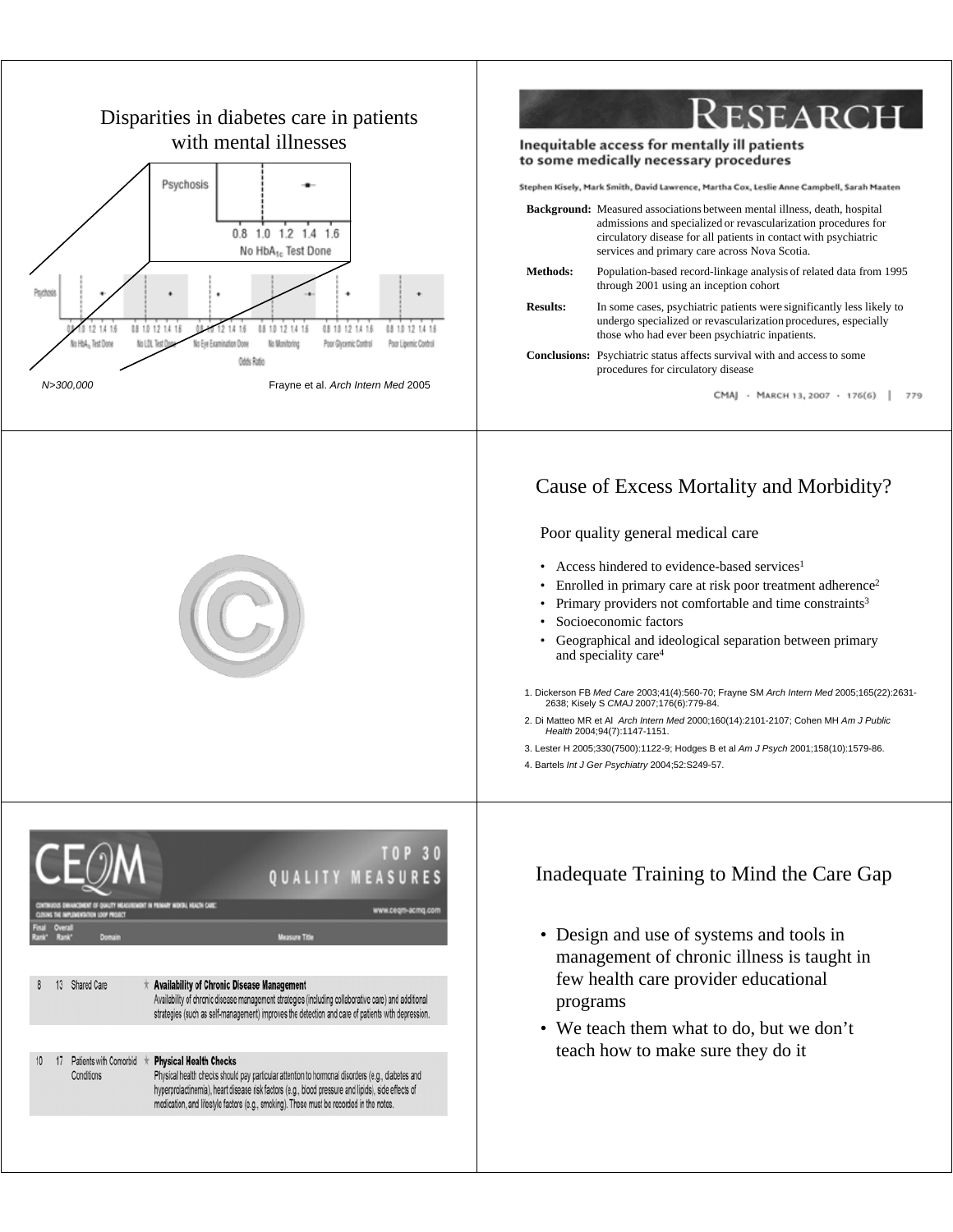#### Improving general medical care for persons with mental and addictive disorders: systematic review<sup>\*</sup>

Benjamin G. Druss, M.D., M.P.H.\*, Silke A. von Esenwein, Ph.D., M.A. Rollins School of Public Health, Emory University, Atlanta GA 30322, USA

#### Objective:

• Conduct SR of interventions designed to improve general medical care in persons with mental and\or addictive disorders

### Methods:

• Cochrane Collaborative methods; search through 2005

## Results:

- Focus addictive disorders (4 RCTs), SMI (2 RCTs)
- Continuum of approaches; improved health outcomes; cost neutral

General Hospital Psychiatry 28 (2006) 145-153

**Strategies to Improve Medical Care in Persons With Serious Mental Illness: A Continuum of Involvement of Medical Providers2**

| Strategy                                       | Involvement of<br>Medical<br><b>Providers</b> | Requirements                                                                          | <b>Potential Sites</b>                                      |
|------------------------------------------------|-----------------------------------------------|---------------------------------------------------------------------------------------|-------------------------------------------------------------|
| Training for patients<br>or staff              | I ow                                          | Time; training; motivated trainees                                                    | Sites with co-located<br>clinicians                         |
| On-site medical<br>consultation                | Intermediate                                  | Sufficient flow of patients to<br>support medical consultant                          | Inpatient mental health<br>and addiction settings           |
| Collaborative care                             | Intermediate                                  | Regular contact between medical<br>and mental health/addiction staff                  | Primary care, CMHCs                                         |
| <b>Facilitated referral to</b><br>primary care | High                                          | Adequate community medical<br>resources; mechanism for linkage<br>between the systems | Free-standing mental<br>health and substance use<br>clinics |

Abbreviations: CMHCs = community mental health centers

2Based on Bower *Brit J Psych* 2006 and *Druss BG. J Clin Psychiatry 2007, Apr, 68(4):40-44*

# Collaborative Care

- Conventional strategies unlikely effective
- Interdisciplinary care management<sup>1</sup>
- Key elements of cost effective interventions
	- systematic care
	- consultation between care manager, primary care provider, consultant or other appropriate specialist<sup>1</sup>
	- "Stepped care"2
	- 1. Katon W*Gen Hosp Psychiatry* 1997;19(3):169-78 and *Gen Hosp Psychiatry* 2001;23(3):138-44.
	- 2. Katon JAMA 1995;273:1026-31; Unutze rMedcial Care 201;39:785-99,

| <b>Quality Improvement Strategies</b> |                                                                                                                                                                                                           |  |  |  |
|---------------------------------------|-----------------------------------------------------------------------------------------------------------------------------------------------------------------------------------------------------------|--|--|--|
|                                       | • Case finding and diagnosis <sup>1</sup>                                                                                                                                                                 |  |  |  |
|                                       | • Training psychiatrists to recognize and treat<br>patients basic medical problems <sup>2</sup>                                                                                                           |  |  |  |
|                                       | • Dual training programs <sup>3</sup>                                                                                                                                                                     |  |  |  |
|                                       | • Collaborative care framework <sup>4</sup>                                                                                                                                                               |  |  |  |
|                                       |                                                                                                                                                                                                           |  |  |  |
| 1.                                    | Koran Arch Gen Psychiatry 1989;46:733-40; Koryani EK Arch Gen Psychiatry<br>1979;36:414-419; Johnson Can J Psychiatry. 1986 Apr;31(3):197-201                                                             |  |  |  |
| 2.                                    | Dobscha Psychiatr Serv 2001;52(12):1651-3; Shore JH. Am J Psychiatry<br>1996;153(11):1398-403; Marder SR, American Journal of Psychiatry<br>2004;161(8):1334-49                                           |  |  |  |
| 3.                                    | Stiebel V, Psychosomatics 2001;42(5):377-81; Doebbeling Acad Med 2001;76(12):1247-52.                                                                                                                     |  |  |  |
| 4.                                    | Druss BG, Arch Gen Psychiatry 2001;58(9):861-8. Badamgarav E, et al Am J Psychiatry<br>2003;160(12):2080-2090; Whitlock EP Ann Intern Med 2004;140(7):557-568; Gilbody S,<br>JAMA 2003:289(23):3145-3151. |  |  |  |

## **Collaborative Mental Health Care (CMHC): A Working Definition1**

- Process of collaboration between family physician and mental health professional
- Enables responsibilities for care to appointed according to:
	- (a) Treatment needs of the patient
	- (b) Respective skills of mental health professional and family physician



1. Collaborative Working Group on Shared Mental Health Care. Ottawa: Canadian Psychiatric Association and College of Family Physicians of Canada, 2000.



**René Descartes**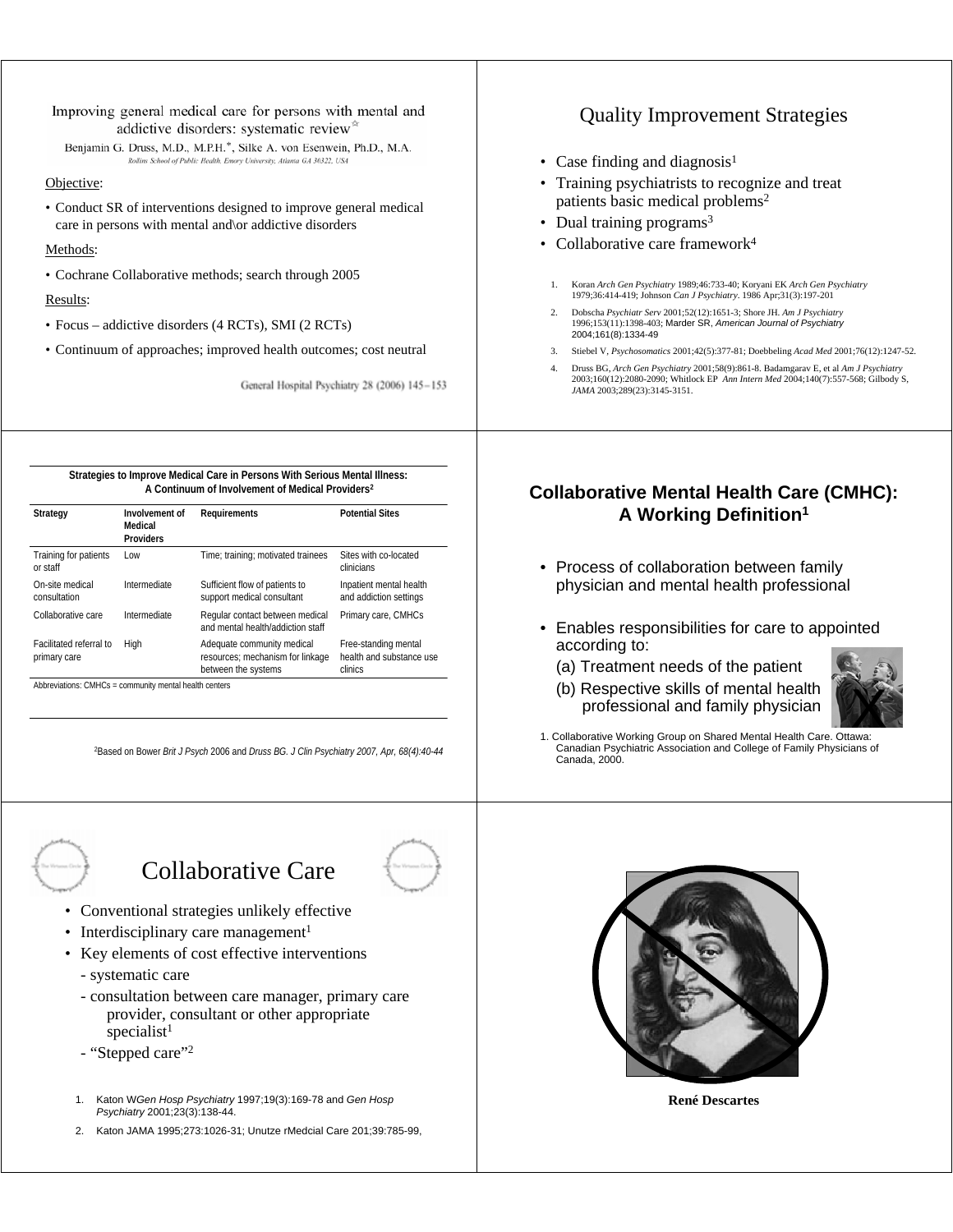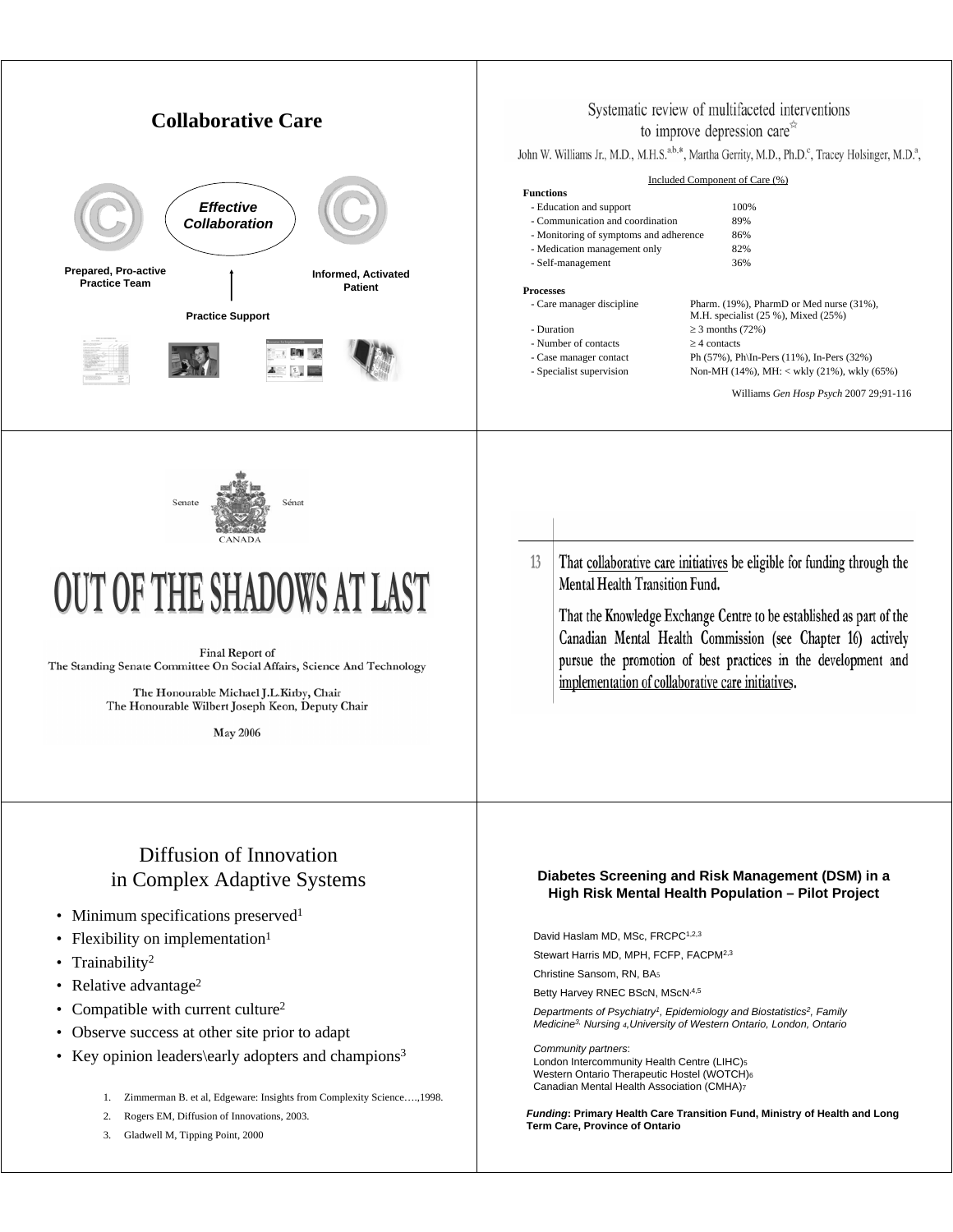## **DSM Measures**

#### **Health Outcomes**

- Body mass index
- Blood pressure
- Plasma glucose, HbA1c, lipid profile
- Brief Symptom Index, WHO Disability Scale II

### *Utilization Outcomes*

- Attendance at clinic
- Number of referrals to specialists
- Number of directed appointments to family physician
- Use of foot care, dietician/diabetes educator

#### *Satisfaction Outcomes*

• Client Satisfaction Questionnaire; community providers, family physician

## Three Phase Project Outline



## Risk Management…

• Monthly diabetes prevention "Clinic" offered at Client's usual point of Care (WOTCH).

#### • **Risk Management focus:**

- Activity plan YMCA partnership for a walking program, pedometers, foot care, support accessing good shoes and socks
- Portion control, daily high calorie habits and food security issues including a community kitchen program

#### • **Monitoring focus:**

- Random Capillary blood sugars
- Weight and % body fat
- Annual OGTT

## Outcomes of the Pilot Study….

• The screening approach identified 25/97 (27%) of those screened as having previously undiagnosed pre-diabetes or diabetes.

| % of Sample at target Baseline 6 month clinic |     |      |     |      |
|-----------------------------------------------|-----|------|-----|------|
| • HbAic $(6.5-7.0\%)$                         | 67% | (22) | 81% | (27) |
| • BP target $\langle 130/80 \rangle$          | 42% | (14) | 65% | (22) |
| • On an ACE inhibitor                         | 23% | (8)  | 50% | (13) |
| • Taking daily ASA 1                          | 5%  | (5)  | 4%  | (1)  |
| On a Statin                                   | 23% | (8)  | 73% | (19) |
|                                               |     |      |     |      |

## Mental Health Agency Based Diabetes Clinic